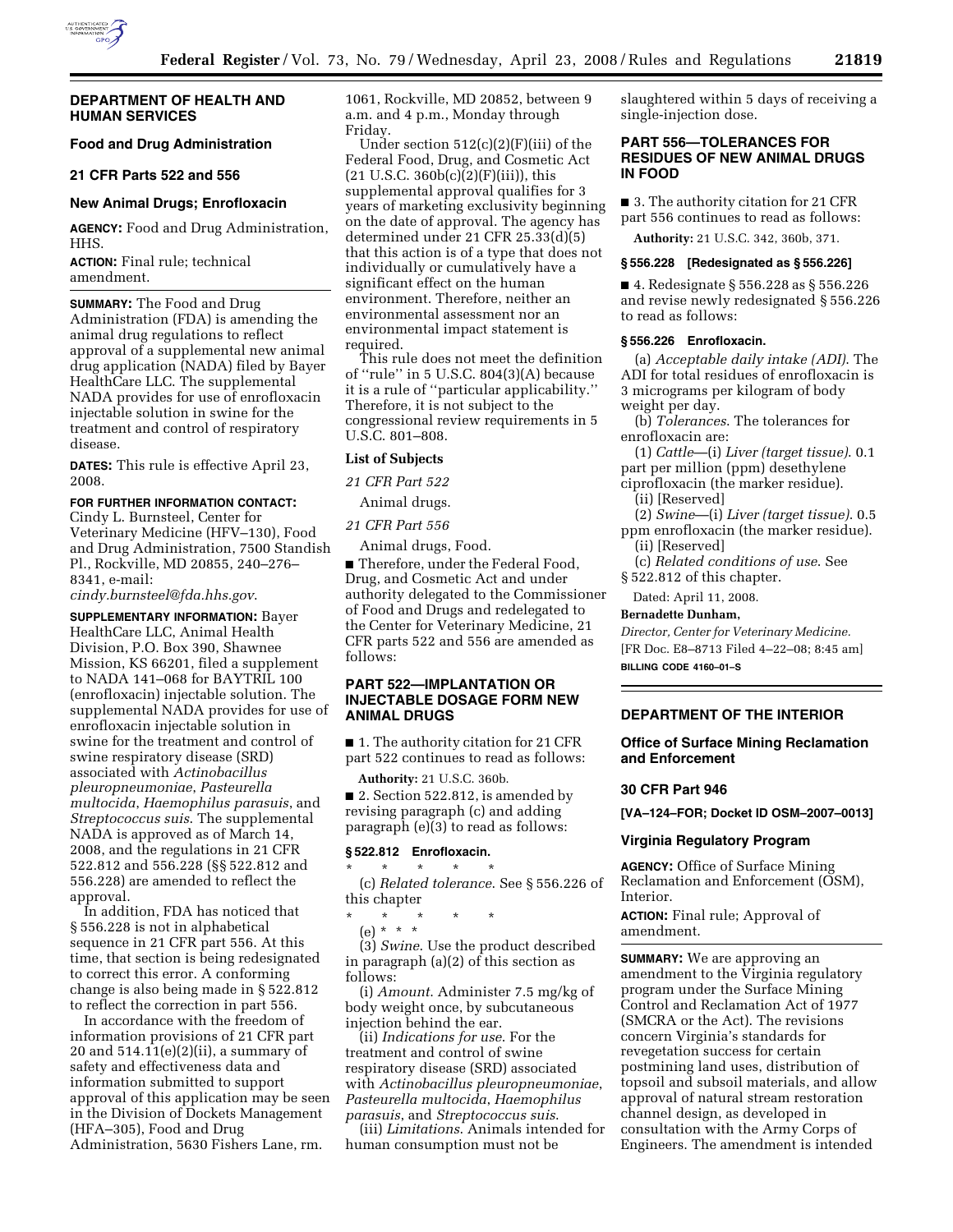to render the State's regulations no less effective than the Secretary's regulations in meeting the requirements of the Act.

**DATES:** *Effective Date:* April 23, 2008. **FOR FURTHER INFORMATION CONTACT:** Mr. Earl Bandy, Director, Knoxville Field Office; Telephone: (865) 545–4103 ext. 186. E-mail: *ebandy@osmre.gov*.

## **SUPPLEMENTARY INFORMATION:**

I. Background on the Virginia Program

- II. Submission of the Amendment
- III. OSM's Findings
- IV. Summary and Disposition of Comments V. OSM's Decision
- VI. Procedural Determinations

#### **I. Background on the Virginia Program**

Section 503(a) of the Act permits a State to assume primacy for the regulation of surface coal mining and reclamation operations on non-Federal and non-Indian lands within its borders by demonstrating that its program includes, among other things,  $"$  \* \* State law which provides for the regulation of surface coal mining and reclamation operations in accordance with the requirements of the Act  $*$   $*$ and rules and regulations consistent with regulations issued by the Secretary pursuant to the Act.'' See 30 U.S.C.  $1253(a)(1)$  and  $(7)$ . On the basis of these criteria, the Secretary of the Interior conditionally approved the Virginia program on December 15, 1981. You can find background information on the Virginia program, including the Secretary's findings, the disposition of comments, and conditions of approval of the Virginia program in the December 15, 1981, **Federal Register** (46 FR 61088). You can also find later actions concerning Virginia's program and program amendments at 30 CFR 946.12, 946.13, and 946.15.

### **II. Submission of the Amendment**

By letter dated February 13, 2007 (Administrative Record Number VA– 1059), the Virginia Department of Mines, Minerals and Energy (DMME) submitted an amendment to the Virginia program. In its submission, DMME proposed to revise the Virginia program regarding revegetation success standards for postmining land uses, distribution of topsoil and subsoil materials, and to allow approval of natural stream restoration channel design as developed in consultation with the Army Corp of Engineers. We announced receipt of the proposed amendment in the April 9, 2007, **Federal Register** (72 FR 17452). The public comment period closed on May 9, 2007.

The portion of the February 13, 2007, amendment dealing with revegetation success standards involved proposed

changes to Virginia's regulations at 4 VAC 25–130–816 and 817.116(a)(2) and  $(b)(3)(v)(C)$ . DMME proposed to revise subsection (a)(2) to consider the levels of ground cover, production, or stocking as being equal to the approved success standard when they were not less than 70% of that success standard. DMME also proposed to revise subsection (a)(2) by adding an exception to the success standard requirements as provided for in subsection (b). Subsection (b) provides success standards for certain approved postmining land uses. Finally, DMME proposed to amend subsection (a)(2) by deleting a provision requiring that the sampling techniques for measuring success use a 90% statistical confidence interval (i.e., one-sided test with a 0.10 alpha error). In subsection  $(b)(3)(v)(C)$ , DMME proposed to amend standards for herbaceous vegetation success on postmining land uses where woody plants are used for wildlife management, recreation, shelter belts or forest uses other than commercial forest land by requiring that areas planted with a mixture of herbaceous and woody species sustain a herbaceous ground cover of 70%.

After the February 13, 2007, proposed rule was published in the **Federal Register**, DMME revised the portion of its proposed amendment dealing with revegetation success standards. By electronic mail dated April 18, 2007, (Administrative Record No. VA–1074), DMME stated that it wished to withdraw the changes it previously made to 4 VAC 25–130–816 and 817.116(a)(2) regarding the sampling techniques and retain the original language. Additionally, DMME indicated that it wished to revise the herbaceous ground cover success standard of 4 VAC 25–130–816 and  $817.117(b)(3)(v)(C)$  to require that postmining land uses of wildlife management, recreation, shelter belts, or forest uses other than commercial forest land that are planted with a mixture of herbaceous and woody species must sustain a herbaceous ground cover of 80%. We announced these proposed revisions in a July 5, 2007, **Federal Register** notice (72 FR 36632) in which we reopened the public comment period. The reopened public comment period closed July 20, 2007.

After our review of the second resubmission of the amendments and based on our discussions regarding the amendment with DMME, DMME chose to resubmit 4 VAC 25–130–816 and 817.116(b)(3) and 816 and  $817.116(b)(3)(v)(C)$  with added language that would facilitate the growth of woody plants in areas to be developed for fish and wildlife habitat, recreation,

shelter belts, or forestry. By electronic mail dated August 30, 2007 (Administrative Record No. VA–1082), DMME stated that it would revise parts of 4 VAC 25–130–816.116 and 817.116 based, in part, on discussions with us regarding the benefits of using the Forestry Reclamation Approach (FRA). The FRA is a method for reclaiming coal-mined land to forests and is based on knowledge gained from both scientific research and experience. It is designed to restore forest land capability and accelerate the natural process of forest development. The FRA advocates selection of a suitable rooting medium for tree growth, loosely grading the growth medium to reduce compaction, using ground covers compatible with growing trees, planting early succession and commercially valuable tree species, and using proper tree planting techniques. We announced these proposed revisions in the December 17, 2007 (Administrative Record No. VA– 1084) **Federal Register** notice (72 FR 71295) in which we reopened the public comment period. The public comment period closed January 2, 2008. No public hearing was held because one was not requested.

#### **III. OSM's Findings**

Following are the findings that we made concerning the amendment under SMCRA and 30 CFR 732.15 and 732.17. We are approving the amendment.

1. *4 VAC 25–130–816.22 and 817.22 Topsoil and subsoil*.

Subpart (d)(1) is amended by inserting the words ''and substitutes'' between the word ''materials'' and the word ''removed.'' Also, the phrase ''and (b)'' is added immediately after the phrase ''under Paragraph (a).'' The word ''Paragraph'' is pluralized. Subpart  $(d)(1)(i)$  is amended by adding the word ''when'' between the word ''thickness'' and the word ''consistent.'' Also, the following sentence is added at the end of subpart (d)(1)(i): "Soil thickness may also be varied to the extent such variations help meet the specific revegetation goals identified in the permit.'' Currently subsection (d) provides as follows:

(d) Redistribution.

(1) Topsoil materials removed under Paragraph (a) of this section shall be redistributed in a manner that—

(i) Achieves an approximately uniform, stable thickness consistent with the approved postmining land use, contours, and surfacewater drainage systems;

(ii) Prevents excess compaction of the materials; and

(iii) Protects the materials from wind and water erosion before and after seeding and planting.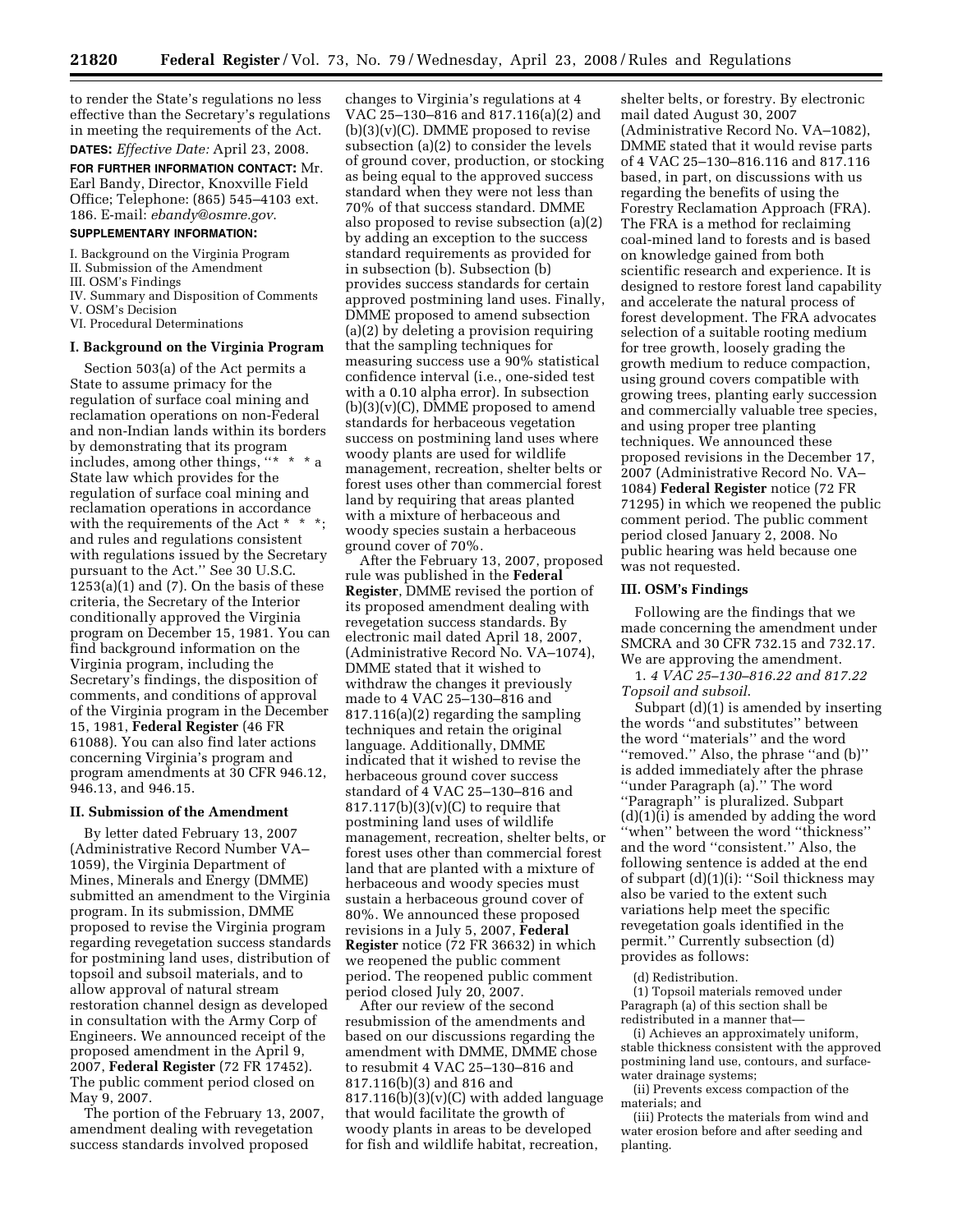As amended, 4 VAC 25–130– 816.22(d) and 817.22(d) provide as follows:

(d) Redistribution.

(1) Topsoil materials and substitutes removed under Paragraphs (a) and (b) of this section shall be redistributed in a manner that—

(i) Achieves an approximately uniform, stable thickness when consistent with the approved postmining land use, contours, and surface-water drainage systems. Soil thickness may also be varied to the extent such variations help meet the specific revegetation goals identified in the permit;

(ii) Prevents excess compaction of the materials; and

(iii) Protects the materials from wind and water erosion before and after seeding and planting.

We find that as amended, 4 VAC 25– 130–816.22 and 817.22 are substantively identical to and no less effective than the Federal regulations concerning topsoil and subsoil at 30 CFR 816.22 and 817.22 and are therefore approved.

2. *4 VAC 25–130–816.43 and 817.43 Diversions.* 

Subpart (a)(4) is amended by deleting the second sentence and by revising the first sentence. In the first sentence, all the words following the phrase ''continuously or frequently shall be'' are deleted and are replaced by the words ''designed by a qualified registered professional engineer and constructed to ensure stability and compliance with the standards of this Part and any other criteria set by the Division.'' Subpart (a)(5) is deleted in its entirety.

Currently, subparts (a)(4) and (a)(5) provide as follow:

(a) General requirements.

\* \* \* \* \*

(4) Diversions which convey water continuously or frequently shall be lined with rock rip rap to at least the normal flow depth, including an allowance for freeboard. Diversions constructed in competent bedrock and portions of channels above normal flow depth shall comply with the velocity limitations of Paragraph (5) below.

(5) The maximum permissible velocity for the following methods of stabilization are:

Vegetated channel constructed in soil: 3.5 feet per second

Vegetated channel with jute netting: 5.0 feet per second

Rock rip rap lined channel: 16.0 feet per second

Channel constructed in competent bedrock: No limit

\* \* \* \* \*

As amended, 4 VAC 25–130– 816.43(a)(4) and 817.43(a)(4) provide as follows:

(4) Diversions which convey water continuously or frequently shall be designed by a qualified registered professional

engineer and constructed to ensure stability and compliance with the standards of this Part and any other criteria set by the Division.

In its submittal letter, the DMME stated that these changes to the Virginia rules will allow the approval of natural stream restoration channel design approved by the U.S. Army Corps of Engineers. While these amendments have no direct federal counterparts, they are consistent with the federal regulations at 30 CFR 816.43(a)(4) and 817.43(a)(4), both of which allow the regulatory authority to specify additional design criteria for diversions to meet the requirements of 30 CFR 816.43 and 817.43. Therefore, the amendments are approved.

3. *4 VAC 25–130–816.116(b)(3) and 817.116(b)(3). Revegetation; standards for success*.

Subsection (b) of each of these sections, concerning standards for success, is amended by revising subpart (b)(3). Currently, subpart (b)(3) provides as follows:

(b) Standards for success shall be applied in accordance with the approved postmining land use and, at a minimum, the following conditions:

\* \* \* \* \* (3) For areas to be developed for fish and wildlife habitat, recreation, shelter belts, or forest products, success of vegetation shall be determined on the basis of tree and shrub stocking and vegetative ground cover. Such parameters are described as follows:

The DMME is amending these sections to indicate that for areas to be developed for fish and wildlife habitat, recreation, shelter belts, or forest products, woody plants must be stocked at least equal to the rates specified in the approved reclamation plan. Additionally, the DMME is adding a requirement that in order to minimize competition with woody plants, herbaceous ground cover should be limited to that necessary to control erosion and support the postmining land use. Seed mixtures and seeding rates will be specified in the approved reclamation plan.

As amended, 4 VAC 25–130–816 and 817.116(b)(3) provide as follows:

4 VAC 25–130–816.116(b)(3) and 817.116(b)(3). Revegetation; standards for success.

(3) For areas to be developed for fish and wildlife habitat, recreation, shelter belts, or forestry, the stocking of woody plants must be at least equal to the rates specified in the approved reclamation plan. To minimize competition with woody plants, herbaceous ground cover should be limited to that necessary to control erosion and support the postmining land use. Seed mixtures and seeding rates will be specified in the

approved reclamation plan. Such parameters are described as follows:

\* \* \* \* \*

While these amendments have no direct federal counterparts, they are consistent with the federal regulations at 30 CFR 816.116(b)(3) and 817.116(b)(3), both of which govern revegetation success for areas to be developed for fish and wildlife habitat, recreation, undeveloped land or forest products. Therefore, we are approving the amendments.

It should be noted that these amendments mirror the changes recently promulgated by OSM to the counterpart revegetation success standards in the Tennessee federal program, at 30 CFR 942.816(b)(3) and 942.817(b)(3). (72 FR 9637, March 2, 2007)

4. *4 VAC 25–130–816.116(b)(3)(v)(C) and 817.116(b)(3)(v)(C). Revegetation; standards for success*.

Subsection (b), concerning standards for success, is amended by revising subparts  $(b)(3)(v)(C)$ . Currently, subsection  $(b)(3)(v)(C)$  provides as follows:

(v) Where woody plants are used for wildlife management, recreation, shelter belts, or forest uses other than commercial forest land:

\* \* \* \* \* (C) Areas planted with a mixture of herbaceous and woody species shall sustain an herbaceous vegetative ground cover of 90% and an average of 400 woody plants per acre. At least 40 of the woody plants for each acre shall be wildlife food-producing shrubs located suitably for wildlife enhancement, which may be distributed or clustered on the area.

\* \* \* \* \*

The DMME is amending this section by deleting the 90% herbaceous ground cover requirement, and by adding a phrase requiring herbaceous ground cover to comply with guidelines provided by the division and with the approved forestry reclamation plan.

As amended, 4 VAC 25–130–816 and  $817.116(b)(3)(v)(C)$  provide as follows: 4 VAC 25–130–816.116(b)(3)(v)(C)

and  $817.116(b)(3)(v)(C)$ . Revegetation; standards for success.

(v) Where woody plants are used for wildlife management, recreation, shelter belts, or forest uses other than commercial forest land:

\* \* \* \* \* (C) Areas planted with a mixture of herbaceous and woody species shall sustain an herbaceous vegetative ground cover in accordance with guidance provided by the division and the approved forestry reclamation plan and establish an average of 400 woody plants per acre. At least 40 of the woody plants for each acre shall be wildlife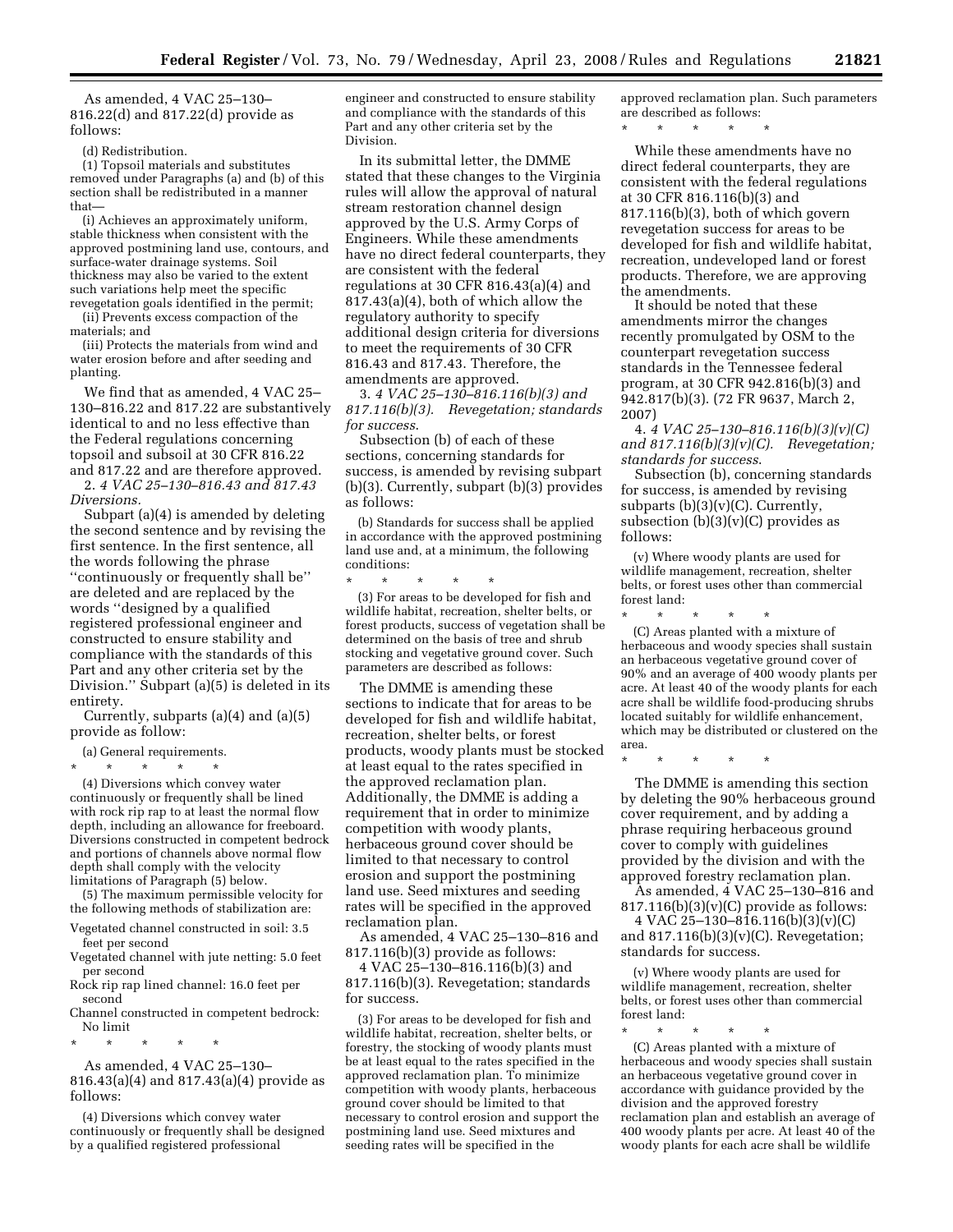food-producing shrubs located suitably for wildlife enhancement, which may be distributed or clustered on the area.

\* \* \* \* \*

While these amendments have no direct federal counterparts, they are consistent with the Federal regulations at 30 CFR 816.116(b)(3) and 817.116(b)(3), which govern revegetation success on areas to be developed for fish and wildlife habitat, recreation, undeveloped land or forest products. Therefore, we are approving the amendments.

## **IV. Summary and Disposition of Comments**

#### *Public Comments*

We asked for public comments on the amendment (Administrative Record No. VA–1084) and received comments from one person.

The commenter was opposed to the addition ''and substitutes'' in subpart (d)(1) without any clarification. The commenter's concern was that the word ''substitute'' could be construed to mean whatever the operator wanted it to mean. However, the Virginia regulation cited below clearly limits the use of substitutes, thereby preventing the unfettered operator discretion feared by the commenter. This limitation is substantively identical to its federal counterparts at 30 CFR 816.22(b) and 817.22(b).

The Virginia regulations at 4 VAC 25– 130–816.22/817.22(b) state as follows:

*Substitutes and supplements.* 

Selected overburden materials may be substituted for, or used as a supplement to topsoil if the operator demonstrates to the division, in accordance with 4 VAC 25–130– 780.18 [or 784.13] that the resulting soil medium is equal to, or more suitable for sustaining vegetation than, the existing topsoil, and the resulting soil medium is the best available in the permit area to support revegetation.

The commenter also urged suspension of consideration of these amendments until Virginia submits an adequate definition of the term ''substitutes''. In response, we disagree that a definition is needed. The language of limitation above is sufficient to prevent the unrestricted use of substitutes. Also, we note that the Federal regulations likewise contain no definition of this term.

#### *Federal Agency Comments*

Under 30 CFR 732.17(h)(11)(i) and section 503(b) of SMCRA, on February 22, 2007, we requested comments on the amendments from various Federal agencies with an actual or potential interest in the Virginia program

(Administrative Record No. VA–1060). The United States Department of Labor, Mine Safety and Health Administration responded and stated that such amendments are deemed appropriate and there appears to be no conflict with MSHA regulations (Administrative Record No. VA–1061). The United States Department of the Interior, Bureau of Land Management responded and stated that they found no inconsistencies between the proposed changes and the Federal Laws, which govern mining (Administrative Record No. VA–1062). The United States Department of the Interior, Fish and Wildlife Service, Ecological Services responded and stated that it appears that no impacts to federally listed or proposed species or federally designated critical habitat will occur (Administrative Record No. VA–1066).

### *Environmental Protection Agency (EPA) Concurrence and Comments*

Under 30 CFR 732.17(h)(11)(ii), we are required to get a written concurrence from EPA for those provisions of the program amendment that relate to air or water quality standards issued under the authority of the Clean Water Act (33 U.S.C. 1251 *et seq.*) or the Clean Air Act (42 U.S.C. 7401 *et seq.*). None of the revisions that Virginia proposed to make in this amendment pertain to air or water quality standards. Therefore, we did not ask EPA to concur on the amendment.

#### **V. OSM's Decision**

Based on the above findings, we are approving the amendment sent to us by Virginia on February 13, 2007. To implement this decision, we are amending the Federal regulations at 30 CFR part 946, which codify decisions concerning the Virginia program. We find that good cause exists under 5 U.S.C. 553(d)(3) to make this final rule effective immediately. Section 503(a) of SMCRA requires that the State's program demonstrate that the State has the capability of carrying out the provisions of the Act and meeting its purposes. Making this regulation effective immediately will expedite that process. SMCRA requires consistency of State and Federal standards.

#### **VI. Procedural Determinations**

#### *Executive Order 12630—Takings*

The provisions in the rule based on counterpart Federal regulations do not have takings implications. This determination is based on the analysis performed for the Federal Regulations.

## *Executive Order 12866—Regulatory Planning and Review*

This rule is exempt from review by the Office of Management and Budget under Executive Order 12866.

## *Executive Order 12988—Civil Justice Reform*

The Department of the Interior has conducted the reviews required by section 3 of Executive Order 12988 and has determined that this rule meets the applicable standards of subsections (a) and (b) of that section. However, these standards are not applicable to the actual language of State regulatory programs and program amendments because each program is drafted and promulgated by a specific State, not by OSM. Under sections 503 and 505 of SMCRA (30 U.S.C. 1253 and 1255) and the Federal regulations at 30 CFR 730.11, 732.15, and 732.17(h)(10), decisions on proposed State regulatory programs and program amendments submitted by the States must be based solely on a determination of whether the submittal is consistent with SMCRA and its implementing Federal regulations and whether the other requirements of 30 CFR parts 730, 731, and 732 have been met.

#### *Executive Order 13132—Federalism*

This rule does not have Federalism implications. SMCRA delineates the roles of the Federal and State governments with regard to the regulation of surface coal mining and reclamation operations. One of the purposes of SMCRA is to ''establish a nationwide program to protect society and the environment from the adverse effects of surface coal mining operations.'' Section 503(a)(1) of SMCRA requires that State laws regulating surface coal mining and reclamation operations be ''in accordance with'' the requirements of SMCRA, and section 503(a)(7) requires that State programs contain rules and regulations ''consistent with'' regulations issued by the Secretary pursuant to SMCRA.

### *Executive Order 13175—Consultation and Coordination With Indian Tribal Governments*

In accordance with Executive Order 13175, we have evaluated the potential effects of this rule on Federally recognized Indian tribes and have determined that the rule does not have substantial direct effects on one or more Indian tribes, on the relationship between the Federal Government and Indian tribes, or on the distribution of power and responsibilities between the Federal Government and Indian tribes.